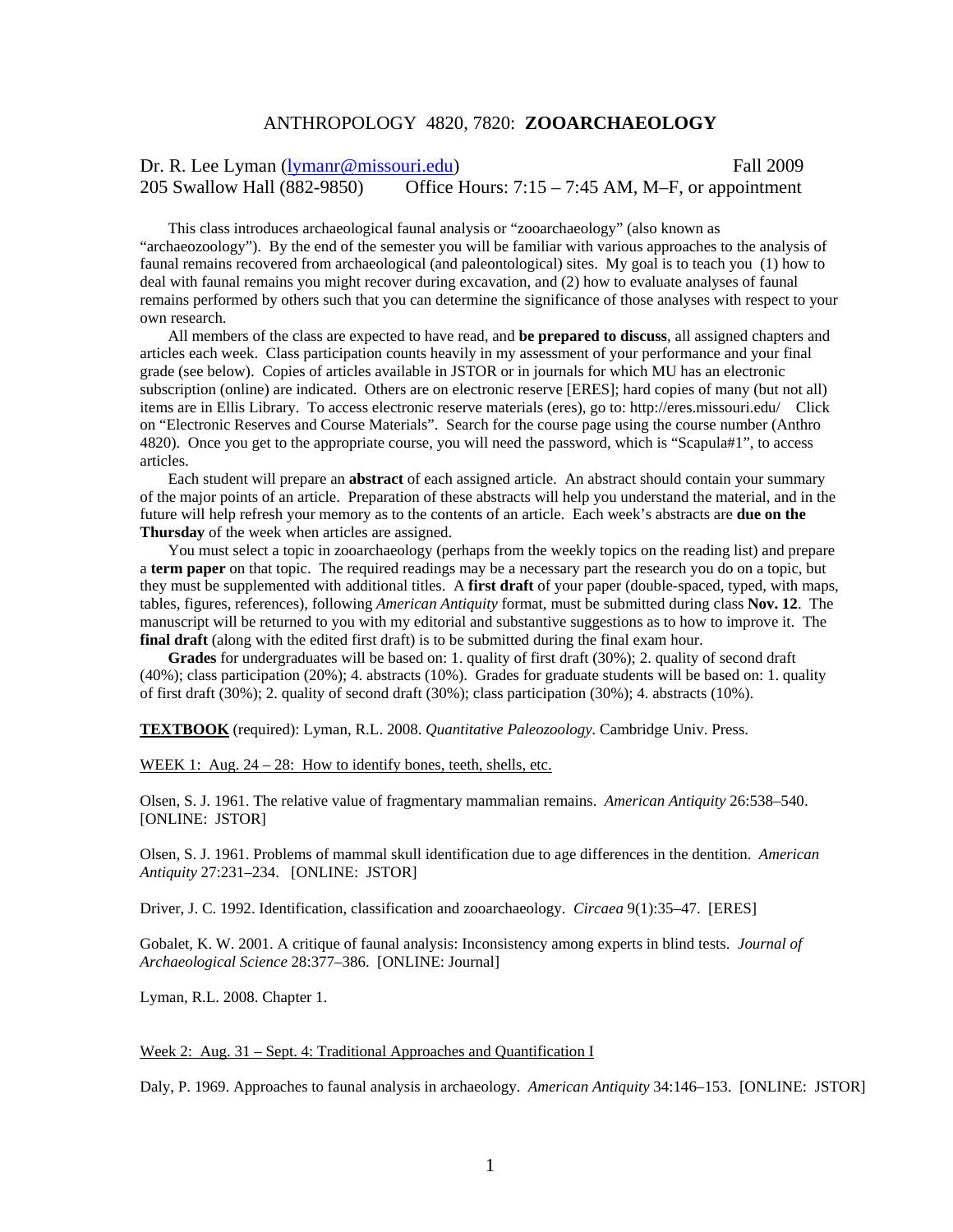Uerpmann, H. P. 1973. Animal bone finds and economic archaeology: a critical study of osteoarchaeological method. *World Archaeology* 4:307–322. [ONLINE: JSTOR]

Payne, S. 1972. On the interpretation of bone samples from archaeological sites. In *Papers in Economic Prehistory,* edited by E. S. Higgs, pp. 65–81. Cambridge Univ. Press. [ERES]

Lyman, R.L. 2008. Chapter 2.

# Week 3: Sept. 8 – 11: Quantification II

Giovas, C. M. 2009. The shell game: analytic problems in archaeological mollusk quantification. *Journal of Archaeological Science* 36:1557–1564. [ONLINE: Journal]

Lyman, R.L. 2008. Chapter 3.

### Week 4: Sept. 14 – 18: Sampling and Sample Size

Schaffer, B. 1992. Quarter inch screening: understanding biases in recovery of vertebrate faunal remains. *American Antiquity* 57:129–136. [ONLINE: JSTOR]

Lyman, R. L. 2008. Chapters 4 & 5.

### Week 5: Sept. 21 – 25: Seasonality and Demography of Prey Mortality

Monks, G. G. 1981. Seasonality studies. *Advances in Archaeological Method and Theory* 4:177–240. [ERES]

Grayson, D. K. and D. H. Thomas. 1983. The seasons of Gatecliff. In, *The Archaeology of Monitor Valley 2: Gatecliff Shelter*, by D. H. Thomas, pp. 434–438. Anthro. Paps. Amer. Mus. Natural History 59(1). [ERES]

Lyman, R. L. 1987. On the analysis of vertebrate mortality profiles: sample size, mortality type, and hunting pressure. *American Antiquity* 52:125–142. [ONLINE: JSTOR]

Steele, T. E. 2005. Comparing methods for analyzing mortality profiles in zooarchaeological and palaeontological samples. *International Journal of Osteoarchaeology* 15:404–420. [ONLINE: Journal]

Week 6: Sept. 28 – Oct. 2: Taphonomy I – Introduction

Lyman, R. L. 2004. The concept of equifinality in taphonomy. *Journal of Taphonomy* 2:15–26. [ERES]

Lyman, R. L. n.d. What Taphonomy Is, What It Isn't, and Why Taphonomists Should Care about the Difference. *Journal of Taphonomy*, in press. [ERES]

Morlan, R. E. 1994. Rodent bones in archaeological sites. *Canadian Journal of Archaeology* 18:135–142. [ERES]

Schmitt, D. N. and K. E. Juell. 1994. Toward the identification of coyote scatological faunal accumulations in archaeological contexts. *Journal of Archaeological Science* 21:249–262. [ERES]

Lyman, R. L. and G. L. Fox. 1989. A critical evaluation of bone weathering as an indication of bone assemblage formation. *Journal of Archaeological Science* 16:293–318. [ERES]

Darwent, C., and R. L. Lyman. 2002. Detecting the postburial fragmentation of carpals, tarsals, and phalanges. In *Advances in Forensic Taphonomy*, edited by M. H. Sorg and W. D. Haglund, pp. 355–377. CRC Press, Boca Raton, FL. [ERES]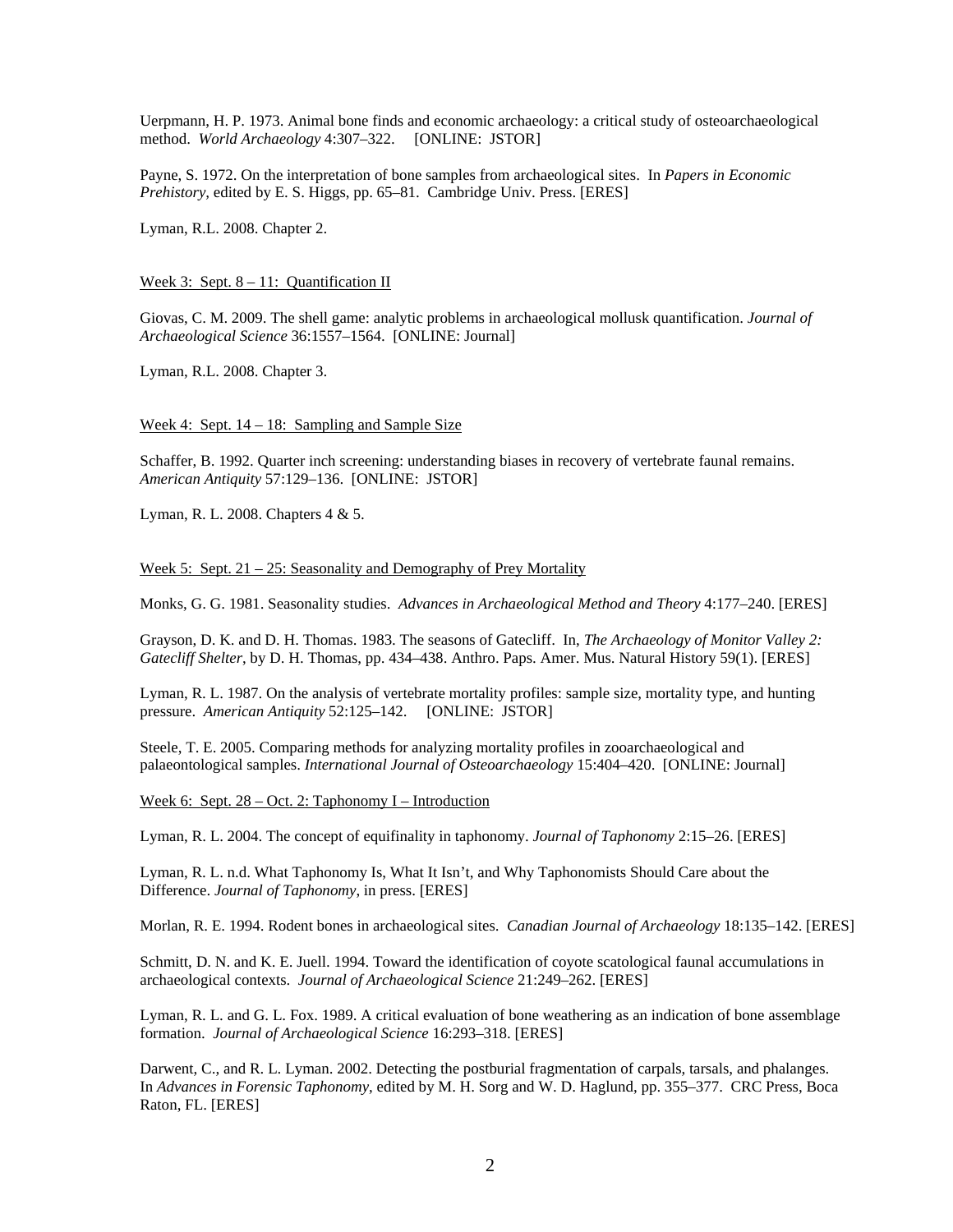Barnosky, A. D. 1985. Taphonomy and herd structure of the extinct Irish elk, *Megaloceros giganteus*. *Science* 228:340–344. [ONLINE: JSTOR]

Week 7: Oct.  $5 - 9$ : Taphonomy II – skeletal part frequencies

Lam, Y. M., and O. M. Pearson. 2005. Bone density studies and the interpretation of the faunal record. *Evolutionary Anthropology* 14:99–108. [ONLINE: Journal]

Lupo, K. D. 2006. What explains the carcass field processing and transport decisions of contemporary huntergatherers? Measures of economic anatomy and zooarchaeological skeletal part representation. *Journal of Archaeological Method and Theory* 13:19–66. [ONLINE: Journal]

Faith, J.T., et al. 2009. Long-distance transport at Olduvai Gorge? A quantitative examination of Bed I skeletal element abundances. *Journal of Human Evolution* 56:247–256. [ONLINE: Journal]

Lyman, R.L. 2008. Chapter 6.

# Week 8: Oct.  $12 - 16$ : Taphonomy III – bone modification and distribution

Haynes, G. 1983. A guide for differentiating mammalian carnivore taxa responsible for gnaw damage to herbivore limb bones. *Paleobiology* 9:164–172. [ONLINE: JSTOR]

Kreutzer, L. A. 1988. Megafaunal butchering at Lubbock Lake, Texas: a taphonomic re-analysis. *Quaternary Research* 30:221–231. [ERES]

Hanson, M., and C.R. Cain. 2007. Examining histology to identify burned bone. *Journal of Archaeological Science* 34:1902–1913. [ONLINE: Journal]

Costamagno, S., et al. 2005. Taphonomic consequences of the use of bones as fuel: experimental data and archaeological applications. In *Biosphere to Lithosphere*, edited by T. O'Connor, pp. 51–62. Oxbow Books, Oxford. [ERES]

Pickering, T. R., et al. 2005. The contribution of limb bone fracture patterns to reconstructing early hominid behaviour at Swartkrans Cave (South Africa). *International Journal of Osteoarchaeology* 15:247–260. [ONLINE: Journal]

Lyman, R.L. 2008. Chapter 7.

# Week 9: Oct. 19 – 23: Butchery, Sharing and Refitting

Enloe, J. G. 2004. Hunter-Gatherer Food Sharing: Social and Economic Interactions. In *Hunters and Gatherers in Theory and Archaeology,* edited by G. M. Crothers, pp. 211–240. Center for Archaeological Investigations, Occasional Paper No 31. Southern Illinois University, Carbondale. [ERES]

Abe, Y., et al. 2002. The analysis of cutmarks on archaeofauna: a review and critique of quantification procedures, and a new image-analysis GIS approach. *American Antiquity* 67:643–663. [ONLINE: JSTOR]

Egeland, C. P. 2003. Carcass processing intensity and cutmark creation: an experimental approach. *Plains Anthropologist* 48:39–51. [ERES]

Lyman, R. L. 2005. Analyzing Cutmarks: Lessons from Artiodactyl Remains in the Northwestern United States. *Journal of Archaeological Science* 32:1722–1732. [ONLINE: Journal]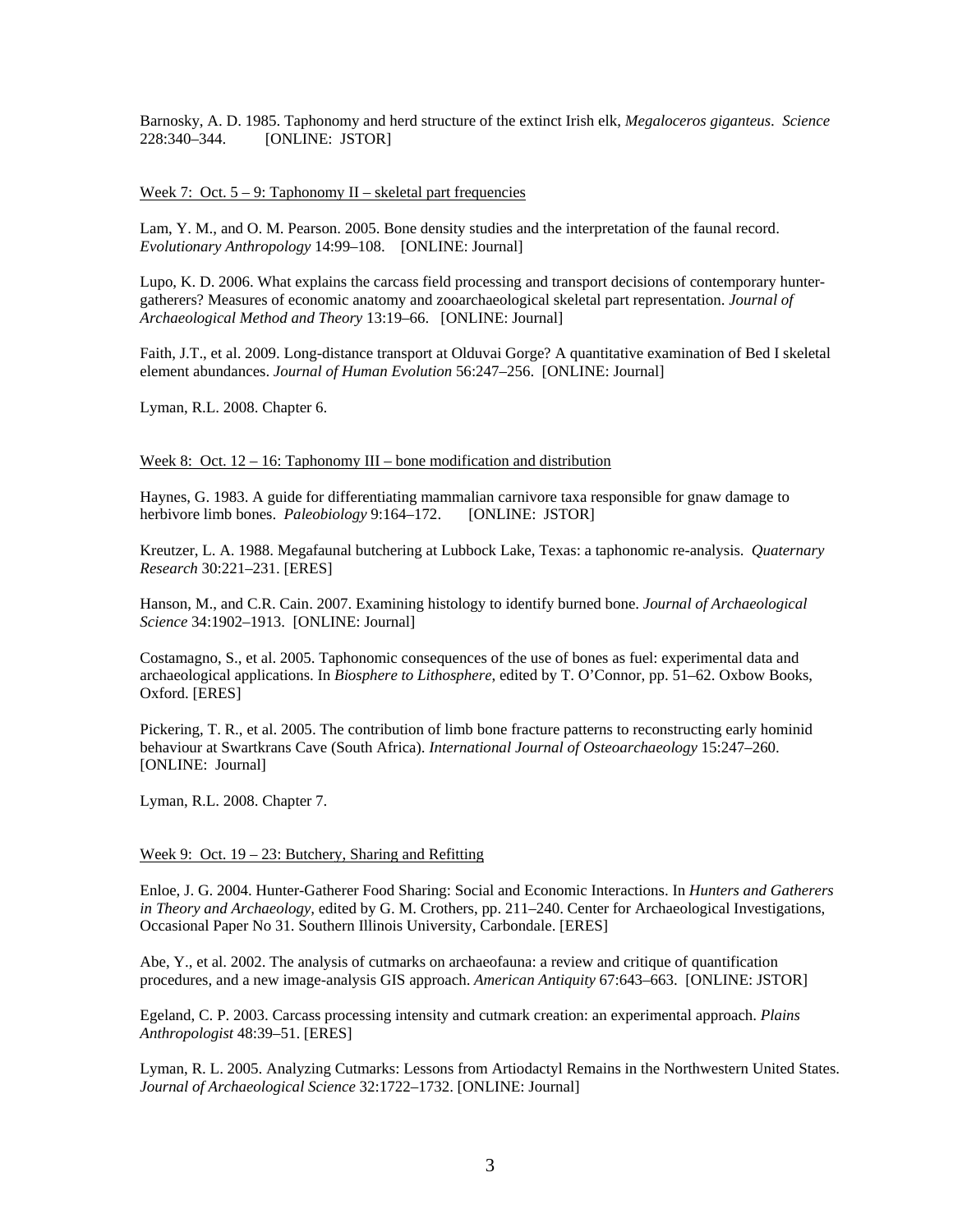Pickering, T. R. and C. P. Egeland. 2006. Experimental patterns of hammerstone percussion damage on bones: implications for inferences of carcass processing by humans. *Journal of Archaeological Science* 33:459–469. [ONLINE: Journal]

Week 10: Oct. 26 – 30: Recent Approaches to Human Subsistence

Stiner, M. C., et al. 1999. Paleolithic population growth pulses evidenced by small animal exploitation. *Science* 283:190–194. [ONLINE: JSTOR]

Grayson, D. K., and M. D. Cannon. 1999. Human paleoecology and foraging theory in the Great Basin. In *Models for the Millennium: Great Basin Anthropology Today*, edited by C. Beck, pp. 141–151. University of Utah Press, Salt Lake City. [ERES]

Broughton, J. M., et al. 2008. Did climatic seasonality control late Quaternary artiodactyl densities in western North America? *Quaternary Science Reviews* 27:1916–1937. [ONLINE: Journal]

Schmitt, D.N., and K.D. Lupo. 2008. Do faunal remains reflect socioeconomic status? An ethnoarchaeological study among Central African farmers in the northern Congo Basin. *Journal of Anthropological Archaeology* 27:315–325. [ONLINE: Journal]

Lupo, K.D. 2007. Evolutionary foraging models in zooarchaeological analyses: recent applications and future challenges. *Journal of Archaeological Research* 15:143–189. [ONLINE: Journal]

Week 11: Nov.  $2 - 6$ : Paleoecology I – basics and approaches

Findley, J. S. 1964. Paleoecological reconstruction: vertebrate limitations. *Fort Burgwin Research Center Publication* 3:23–25. [ERES]

Lundelius, E., Jr. 1964. The use of vertebrates in paleoecological reconstructions. *Fort Burgwin Research Center Publication* 3:26–31. [ERES]

Grayson, D. K. 1981. A critical view of the use of archaeological vertebrates in paleoenvironmental reconstruction. *Journal of Ethnobiology* 1:28–38. [ERES]

Lyman, R. L. 2008. Climatic Implications of Latest Pleistocene and Earliest Holocene Mammalian Sympatries in Eastern Washington State, USA. *Quaternary Research* 70:426–432. [ONLINE: Journal]

# Week 12: Nov.  $9 - 13$ : Paleoecology II – zoogeography and paleoclimatology

Graham, R. W. 1984. Paleoenvironmental implications of the Quaternary distribution of the eastern chipmunk (*Tamias striatus*) in central Texas. *Quaternary Research* 21:111–114. [ERES]

FAUNMAP Working Group: Graham, R. W. et al. 1996. Spatial response of mammals to late Quaternary environmental fluctuations. *Science* 272:1601–1606. [ONLINE: JSTOR]

Grayson, D. K. 2006. Holocene Bison in the Great Basin, Western USA. *The Holocene* 16:913–925. [ONLINE: Journal]

Grayson, D. K. 1998. Moisture history and small mammal community richness during the latest Pleistocene and Holocene, northern Bonneville Basin, Utah. *Quaternary Research* 49:330–334. [ERES]